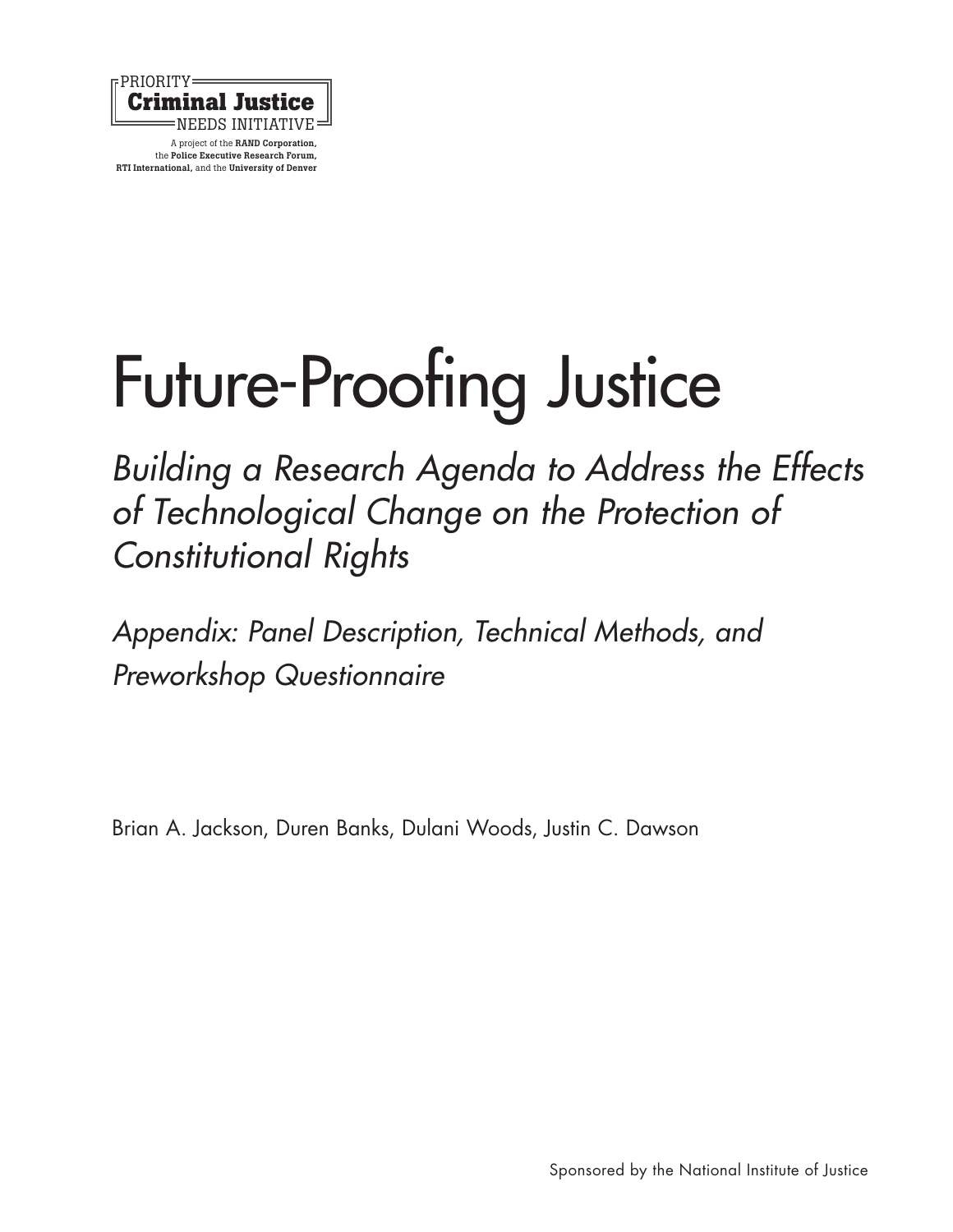For more information on this publication, visit [www.rand.org/t/RR1748](http://www.rand.org/t/RR1748)

Published by the RAND Corporation, Santa Monica, Calif. © Copyright 2017 RAND Corporation RAND<sup>®</sup> is a registered trademark.

#### Limited Print and Electronic Distribution Rights

This document and trademark(s) contained herein are protected by law. This representation of RAND intellectual property is provided for noncommercial use only. Unauthorized posting of this publication online is prohibited. Permission is given to duplicate this document for personal use only, as long as it is unaltered and complete. Permission is required from RAND to reproduce, or reuse in another form, any of its research documents for commercial use. For information on reprint and linking permissions, please visit [www.rand.org/pubs/permissions.html.](http://www.rand.org/pubs/permissions.html)

The RAND Corporation is a research organization that develops solutions to public policy challenges to help make communities throughout the world safer and more secure, healthier and more prosperous. RAND is nonprofit, nonpartisan, and committed to the public interest.

RAND's publications do not necessarily reflect the opinions of its research clients and sponsors.

Support RAND Make a tax-deductible charitable contribution at [www.rand.org/giving/contribute](http://www.rand.org/giving/contribute)

[www.rand.org](http://www.rand.org)

This project was supported by Award No. 2013-MU-CX-K003, awarded by the National Institute of Justice, Office of Justice Programs, U.S. Department of Justice. The opinions, findings, and conclusions or recommendations expressed in this publication are those of the authors and do not necessarily reflect those of the Department of Justice.

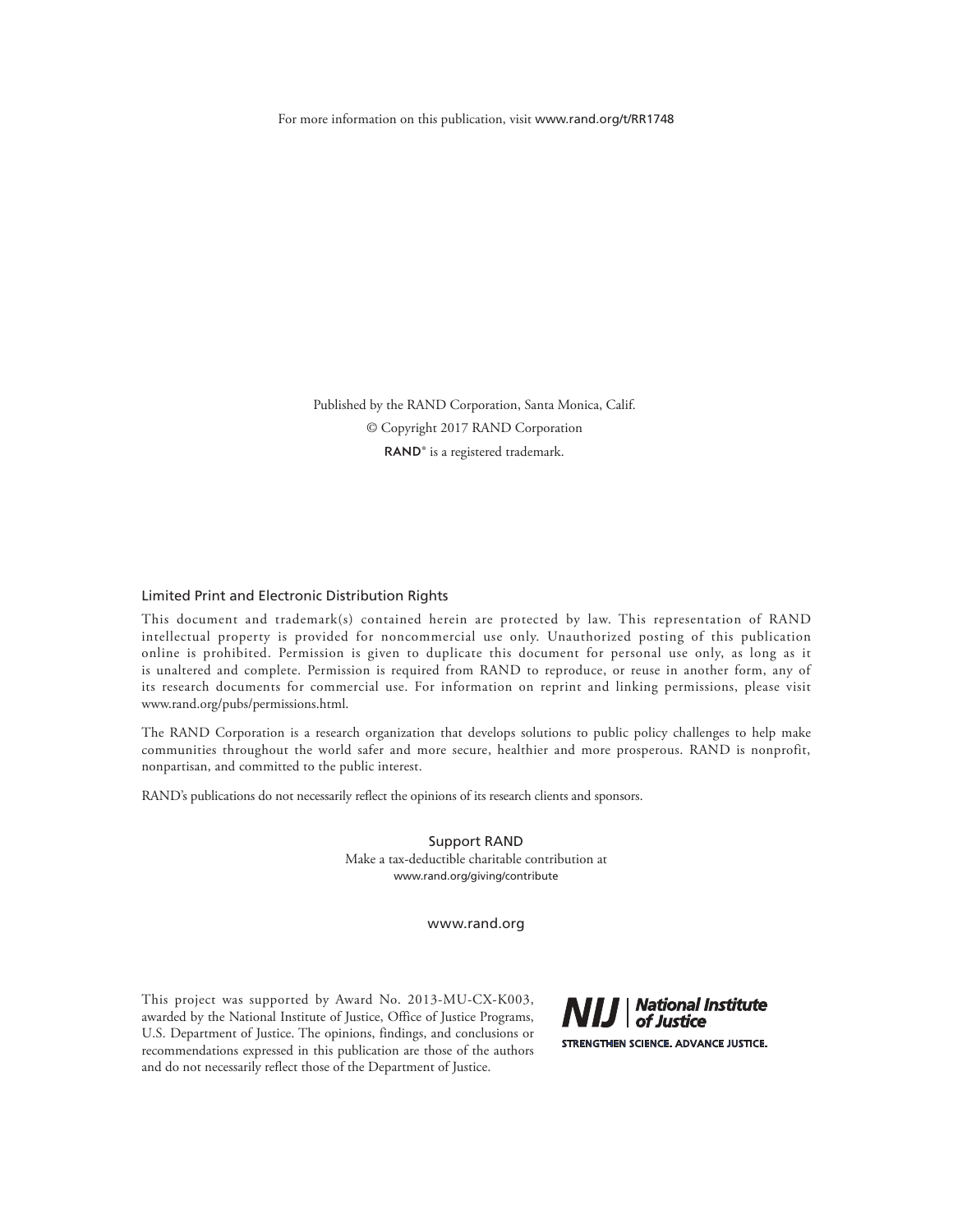# **APPENDIX: PANEL DESCRIPTION, TECHNICAL METHODS, AND PRE-WORKSHOP QUESTIONNAIRE**

This appendix presents additional detail on the panel process, needs identification, and prioritization carried out to develop the research agenda presented in the main report, *Future-Proofing Justice: Building a Research Agenda to Address the Effects of Technological Change on the Protection of Due Process and Constitutional Rights* (Jackson et al., 2017).

#### **The Panel**

The members of the panel were identified through publications, web searches, social network expertise searches, and individual recommendations seeking individuals who had experience or had researched issues of technology and its effects on due process and individuals' rights. The research team sought to include criminal justice practitioners, legal scholars, and representatives from relevant nongovernmental organizations to ensure that participants would bring a variety of perspectives to the needs identification and prioritization process.

#### **Pre-Workshop Components**

We provided the panel members with read-ahead materials that described the goals of the workshop and sought to frame the discussion of due process, individuals' rights, and how emerging technology could affect them in criminal justice activities. The materials structured the discussion using the typology of rights and the different technology categories presented in the report, with the goal of ensuring that participants would comprehensively consider the full range of issues during the discussion and ranking.

To seed the workshop discussion and provide an initial window on the issues of greatest importance to the participants, we sent the panel a pre-workshop questionnaire that presented the technologies and asked them to suggest issues that the technologies pose for different rights. The full text of the questionnaire is presented at the end of this appendix.

The workshop's moderators used the results of the questionnaire to inform their planning and as seeds for discussion during the meeting as panelists brainstormed and generated needs. The workshop discussion stepped through the different rights and issues covered in the questionnaire, using the different technology types to identify relevant issues. The agenda of the workshop is presented in Table A.1.

#### **Table A.1. Technology and Due Process Workshop Agenda**

| Day 1        |                                                                        |
|--------------|------------------------------------------------------------------------|
| <b>Time</b>  | <b>Activity</b>                                                        |
| $8:30$ a.m.  | Introduction and welcome, Review of pre-workshop questionnaire results |
| $8:45$ a.m.  | Panel introductions                                                    |
| $9:15$ a.m.  | Right against self-incrimination                                       |
| $10:30$ a.m. | <b>Break</b>                                                           |
| $10:45$ a.m. | Right to confront witnesses                                            |
| $11:45$ a.m. | Lunch break                                                            |
| 12:30 p.m.   | Right to effective assistance of counsel and to a speedy trial         |
| 2:30 p.m.    | <b>Break</b>                                                           |
| 2:45 p.m.    | Presumption of innocence and right to an unbiased tribunal             |
| 5:00 p.m.    | Day adjourns                                                           |
| Day 2        |                                                                        |
| <b>Time</b>  | <b>Activity</b>                                                        |
| $8:30$ a.m.  | Final discussion                                                       |
| $9:30$ a.m.  | Break                                                                  |
| $9:45$ a.m.  | Ranking exercise                                                       |
|              |                                                                        |

11:15 a.m. Wrap up discussion 12:00 p.m. Panel adjourn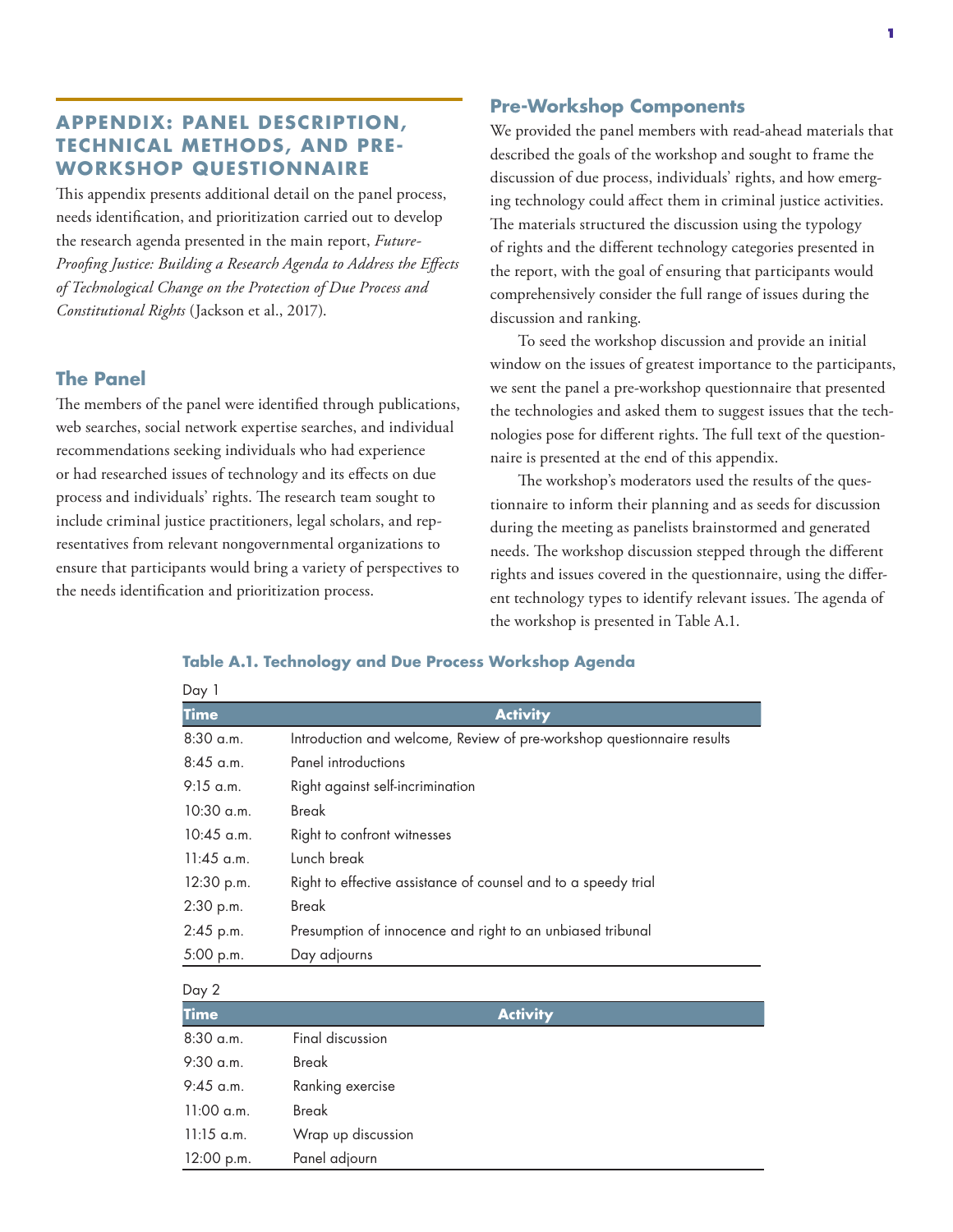concerns varied, based on the views of the panel members, so while each category of rights and types of technologies were considered, not all were discussed, and those that were discussed were covered to different levels of depth.

# **Prioritization of the Needs**

Because we expected the needs associated with this topic to include more-basic research than previous efforts to identify and prioritize needs (see, for example, Jackson et al., 2016, and references therein), we used a simpler approach to elicit the panel's views about which of the needs should be most highly ranked.

For each need, we asked each panelist to make the following two judgments:

- What is the need's *payoff*, or how valuable meeting the need would be? This ranking was intended to capture the number of defendants that meeting the need would likely affect, as well as the magnitude of the effect for any individual defendant.
- What is the need's *likelihood of success*, or the probability that an effort to meet the need would be successful? This ranking was intended to be a panelist's judgment of the probability, ranging from 10 percent (the lowest available) to 90 percent (the highest).

The product of these two rankings is an *expected-value* score for the need—that is, its payoff weighted by its likelihood of success.

Every panelist assigned ratings to each need using an online survey tool and had the opportunity to enter comments related to their judgments. The results of that round of prioritization were then presented to the full panel in hardcopy form (with histograms of the ratings and text comments). Panelists then had the opportunity to re-score the needs based on their review of the results and group discussion of the initial ratings, if desired. Due to a technical failure in the online

survey tool, this had to be done on paper, which had two consequences. First, it contributed to significant nonresponse in the second rating round at the question level (i.e., some respondents left many questions blank), and second, because the electronic data were collected anonymously to maintain nonattribution for individual panel members, the research team could not link the initial and final responses to identify and carry forward participants' initial ratings (which was the intent of the methodology).

To break the identified needs into three tiers (representing high, medium, and low priority) as done previously (see Jackson et al., 2016), our intent was to cluster the needs by median expected value after the second ranking round. But because of the significant nonresponse and our inability to identify which participants did not respond in that round, simply using the Round 2 results would not appropriately reflect the views of the nonresponders in the final ranking.

To address this problem, we adopted the following approach. Two median expected-value calculations were made, one for each round of ranking. Where the calculations differed, we incremented the Round 1 measure toward the Round 2 value, *but weighted it by the percentage of the participants who had responded for the need in Round 2*. To illustrate with a notional example, if a need had an expected value of 40 in Round 1 and a value of 50 in Round 2, how much the Round 1 value would increase would be based on the percentage of responses in the Round 2 ranking. If only 10 percent of the panel members responded for the need in Round 2, its assigned expected-value score would be 41. If 50 percent responded, the score would be 45. And if every member responded, the score would be the measured Round 2 value of 50. This approach represented the best compromise that we could identify that balanced the desire to respect the assessments made in Round 1 by participants who did not respond in Round 2, while also reflecting the updated views of the Round 2 responders.

The resulting expected value scores were then clustered using spherical clustering (the "ward.D" algorithm from the "stats" library in the R statistical package, version 3.3.0) to minimize in-cluster variance while breaking the needs into three tiers.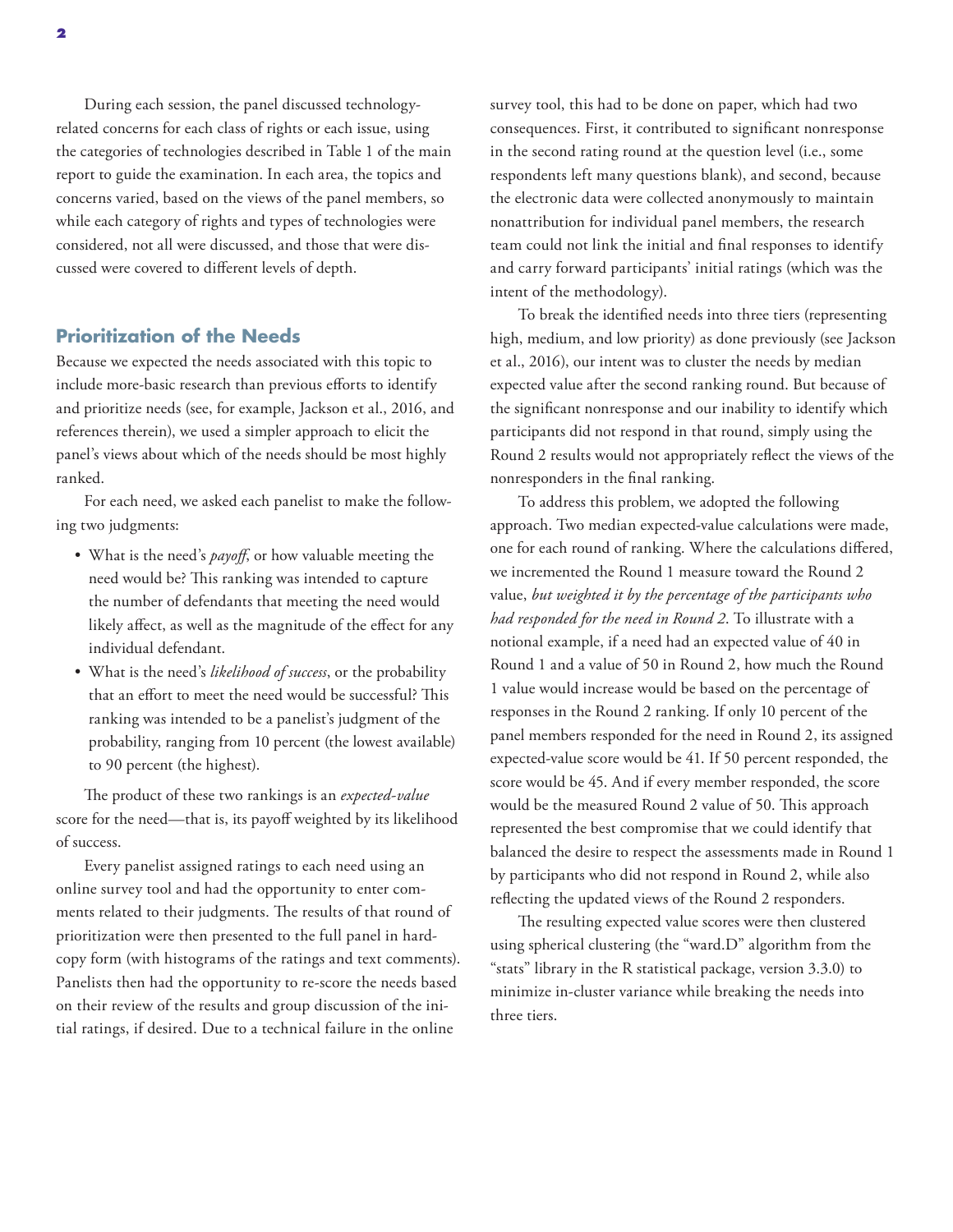## **POTENTIAL IMPACT OF TECHNOLOGY ON DUE PROCESS: PRE-WORKSHOP QUESTIONNAIRE**

Thank you for agreeing to participate in this workshop to explore the potential effects of technology on due process. The read-ahead document we circulated included a few initial questions that specific technologies appeared to raise for components of due process.

During the workshop, we will be structuring the discussion around the elements of due process described in that document and will explore the potential effects of new technology and what research is needed to either better understand or manage those effects. The end product of the workshop will be a research agenda for minimizing problems or maximizing the potential benefit for protecting the constitutional rights of the accused.

This questionnaire is intended to get the panel's initial thoughts to help us structure and plan the discussion and to make sure we focus on the issues you see as most important.

In the workshop we will use the elements of due process to structure our discussion about whether various technologies call into question the ability to maintain due process or create opportunities to better protect due process for criminal defendants.

# **Technologies to Consider**

To make sure that we have a common starting point, the technologies initially identified as having potential effects on due process are listed below. We ask you to refer to these technologies as you answer the questions that follow. There will be an opportunity to identify any other technologies that have the potential to impact due process at the conclusion of this questionnaire.

 The list starts with technologies used in society and by citizens—where the challenges for due process center on how those technologies are or are not drawn on for case preparation and argument—and conclude with a separate mini-table on technologies used primarily in the judicial system itself. Expanding any technology category will provide examples of the technology and its potential impact on due process.

Move mouse on categories below to see examples and potential impact:

- Body-Integrated Technologies
- Carried Devices
- Personal Computing
- Building-Integrated and Household Devices
- Vehicle Integrated Technology
- The Societal Technology Ecosystem
- Technologies in the Courtroom

# **Right Against Self-Incrimination**

- 1. Across the range of technologies, does the compelled extraction of data or collection of data using the technology raise issues similar to forcing someone to testify against themselves?
	- Yes
	- Potentially
	- No

If Yes, Potentially  $\rightarrow$  Optional: What are the most serious issues or technologies of most concern?

- 2. Do any technologies create opportunities to better protect individuals' right against self-incrimination?
	- Yes
	- No

If Yes  $\rightarrow$  If so, please specify which technologies apply from the list [below]. You will have an opportunity to identify other technologies that may impact due process at the conclusion of the survey.

- Body-Integrated Technologies
- Carried Devices
- Personal Computing
- Building-Integrated and Household Devices
- Vehicle Integrated Technology
- The Societal Technology Ecosystem
- Technologies in the Courtroom

If Yes  $\rightarrow$  Optional: What are the most significant opportunities in your view?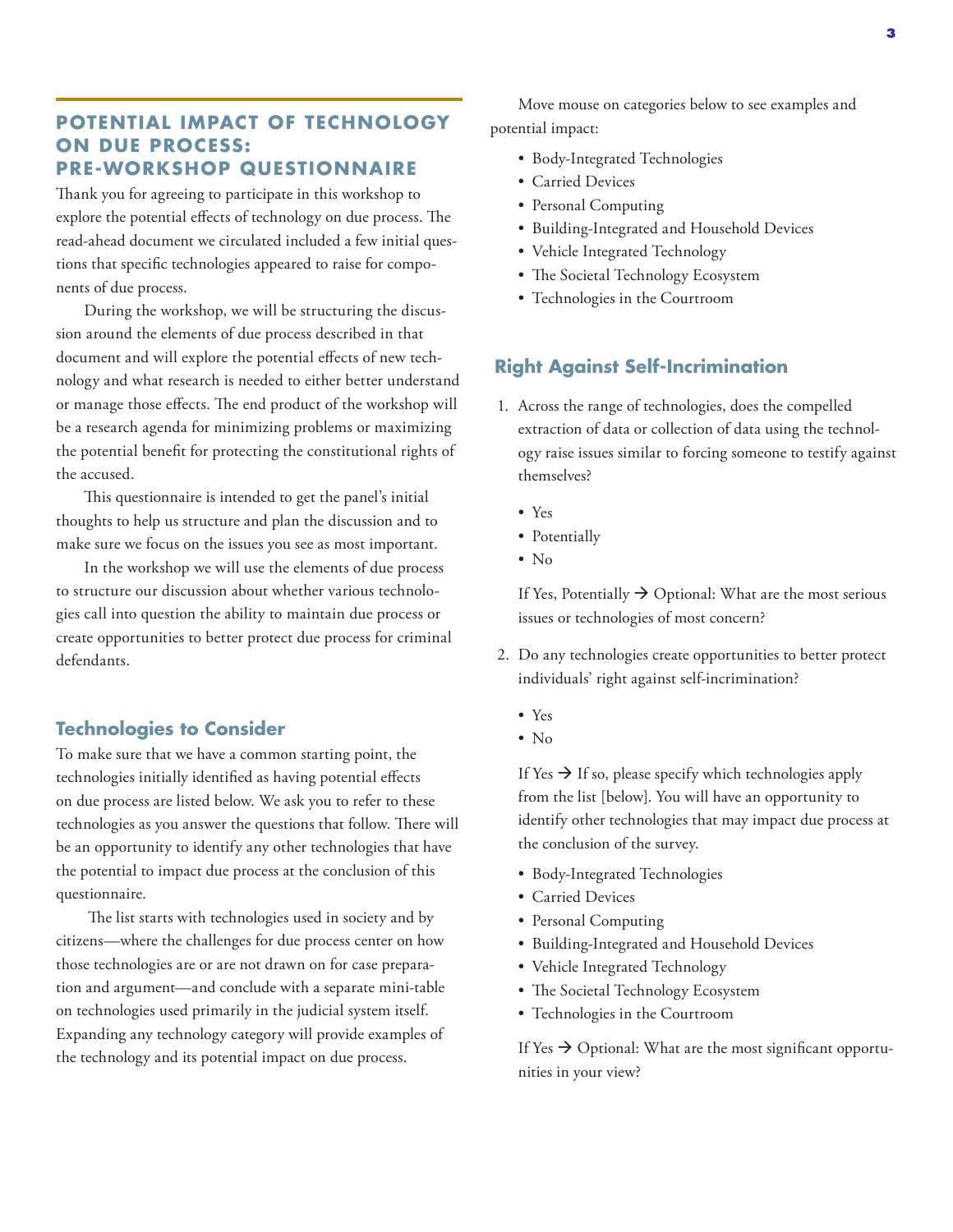#### **Right to Confront Witnesses**

- 3. Does the use of virtual presence technologies—whether today's videoconferencing or potential future technologies—limit individuals' ability to confront their accusers?
	- Yes
	- Potentially
	- No

If Yes, Potentially  $\rightarrow$  Optional: What are the most serious issues in your view?

- 4. For other evidence obtained from other technology types—e.g., data from an Internet-enabled home appliance or embedded in a vehicle—what kinds of standards and practices must be followed to effectively "confront" the kinds of evidence that these devices can produce?
- 5. Does use of data from any of these technology types provide disproportionate advantages to the State? That is, would accused individuals have particular difficulty understanding and contesting evidence from these systems?
	- Yes
	- $\bullet$  No

If Yes  $\rightarrow$  If so, please specify which technologies apply from the list [below]. You will have an opportunity to identify other technologies that may impact due process at the conclusion of the survey.

- Body-Integrated Technologies
- Carried Devices
- Personal Computing
- Building-Integrated and Household Devices
- Vehicle Integrated Technology
- The Societal Technology Ecosystem
- Technologies in the Courtroom

If Yes  $\rightarrow$  Optional: What are the most significant issues in your view?

- 6. Do any of these technologies create opportunities for protecting due process in these areas?
	- Yes
	- No

If Yes  $\rightarrow$  If so, please specify which technologies apply from the list [below]. You will have an opportunity to

identify other technologies that may impact due process at the conclusion of the survey.

- Body-Integrated Technologies
- Carried Devices
- Personal Computing
- Building-Integrated and Household Devices
- Vehicle Integrated Technology
- The Societal Technology Ecosystem
- Technologies in the Courtroom

If Yes  $\rightarrow$  Optional: What are the most significant opportunities in your view?

# **Right to Speedy Trial**

- 7. Would the analysis burden associated with all the data obtainable from these technologies risk unacceptable delay of the judicial process?
	- Yes
	- No

If Yes  $\rightarrow$  Optional: What are the most serious issues or technologies of most concern?

- 8. Do these technologies create opportunities for speeding up the justice process (e.g., more likely and quicker plea bargaining) and resolving cases more quickly?
	- Yes
	- $\bullet$  No

If Yes  $\rightarrow$  Optional: What are the most significant opportunities in your view?

# **Right to an Unbiased Tribunal**

- 9. Does the data available from these technologies and the connectivity they provide to citizens (e.g., through a mobile device while sitting on a jury) undermine the ability to maintain an unbiased tribunal to hear a case?
	- Yes
	- No

If Yes  $\rightarrow$  Optional: What are the most serious issues or technologies of most concern?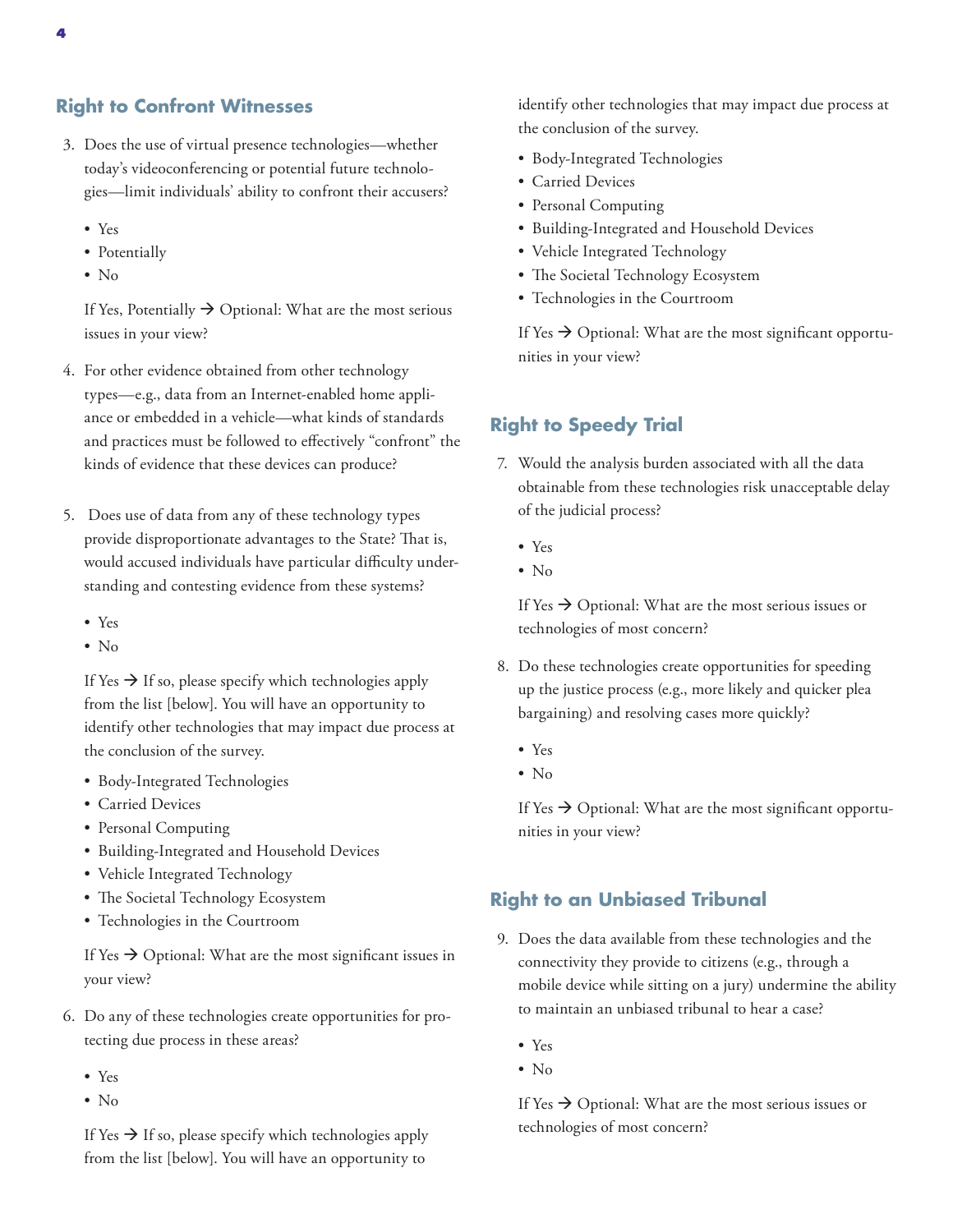- 10.Does the use of some presentation technologies or types of data at trial—e.g., holographic or virtual reality technologies—have such strong potential influence on jurors to risk creation of bias in decisions?
	- Yes
	- $\bullet$  No

If Yes  $\rightarrow$  Optional: What are the most serious issues or types of data of most concern?

- 11.Does all the data available to the State via these new technologies potentially affect the dynamics in plea bargaining processes?
	- Yes
	- No

If Yes  $\rightarrow$  Optional: What do you see as the most important effects on the process?

- 12.Can any of these technologies or the data they provide create opportunities to better safeguard the impartiality of the court when hearing a case?
	- Yes
	- No

If Yes  $\rightarrow$  Optional: What are the most significant opportunities or most relevant technologies in your view?

#### **Right to Presumption of Innocence**

- 13.Does the use of data from any of these technologies raise concerns regarding individuals' presumption of innocence? Are the issues different regarding how the data might shape plea bargaining versus trial?
	- Yes
	- $\bullet$  No

If Yes  $\rightarrow$  Optional: What are the most serious issues or technologies of most concern?

- 14.Do specific technologies or techniques used in court decisions (e.g., risk assessment tools) threaten the presumption of innocence?
	- Yes
	- No
- 15.Do any of these technologies create opportunities for ensuring a presumption of innocence before conviction?
	- Yes
	- No

If Yes  $\rightarrow$  Optional: What are the most significant opportunities or most relevant technologies in your view?

### **Right to Effective Assistance of Counsel**

- 16.Do any of these technologies—either in the data they create or more likely their use in the judicial system potentially undermine the likelihood of individuals being effectively represented?
	- Yes
	- $\bullet$  No

If Yes  $\rightarrow$  Optional: What are the most serious issues or technologies of most concern?

- 17. Do any of these technologies create the potential to improve the effectiveness of counsel for accused individuals—whether privately represented or publicly defended?
	- Yes
	- $\bullet$  No

If Yes  $\rightarrow$  Optional: What are the most significant opportunities or most relevant technologies in your view?

### **Rights Related to Evidence at Trial**

- 18.Do any of these technologies undermine the ability of individuals to marshal and effectively use evidence in their own defense or to ensure that decisions are made only on the evidence presented about the case?
	- Yes
	- No

If Yes  $\rightarrow$  Optional: What are the most serious issues or technologies of most concern?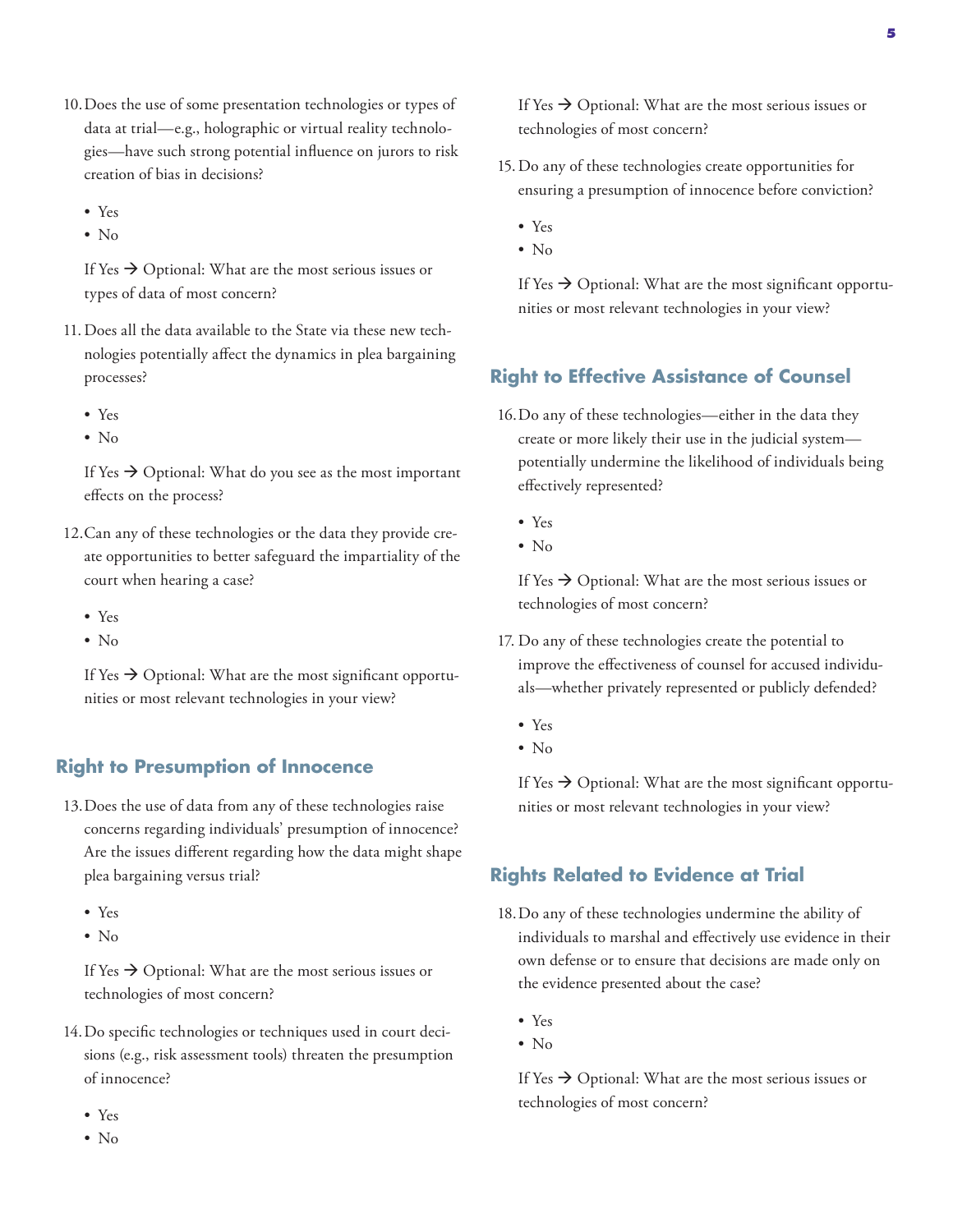- 19.Are there different issues with the ability of the accused to use evidence in a plea bargain context?
	- Yes
	- No

If Yes  $\rightarrow$  Optional: What are the most serious issues or technologies of most concern?

- 20.Do any of these technologies create opportunities to level the playing field between the accused and the State at trial in evidence presentation and use?
	- Yes
	- $\bullet$  No

If Yes  $\rightarrow$  Optional: What are the most significant opportunities or most relevant technologies in your view?

## **Right to an Accurate Record of Court Proceedings**

- 21.Do any of these technologies—either because of the types of data that they generate or the ways they display or present it in a trial context—create new challenges for court recording to support appeal and other processes?
	- Yes
	- No

If Yes  $\rightarrow$  Optional: What are the most serious issues or technologies of most concern?

- 22.Do any of these technologies potentially improve on current capabilities to capture and maintain an accurate court record?
	- Yes
	- $\bullet$  No

If Yes  $\rightarrow$  Optional: What are the most significant opportunities or most relevant technologies in your view?

#### **Any Other Issues**

- 23.Do you think that there are important elements of due process or the requirements for protecting due process that we have missed and that you think we should discuss at the workshop?
	- Yes
	- No

If Yes  $\rightarrow$  What have we missed?

- 24.Of the technologies listed, which do you think have the greatest potential to impact due process—now or in the future?
	- Body-Integrated Technologies
	- Carried Devices
	- Personal Computing
	- Building-Integrated and Household Devices
	- Vehicle Integrated Technology
	- The Societal Technology Ecosystem
	- Technologies in the Courtroom
- 25.Are there technologies or technology areas not mentioned that may have important effects on protecting due process?
	- Technology 1: Technology 2: Technology 3: